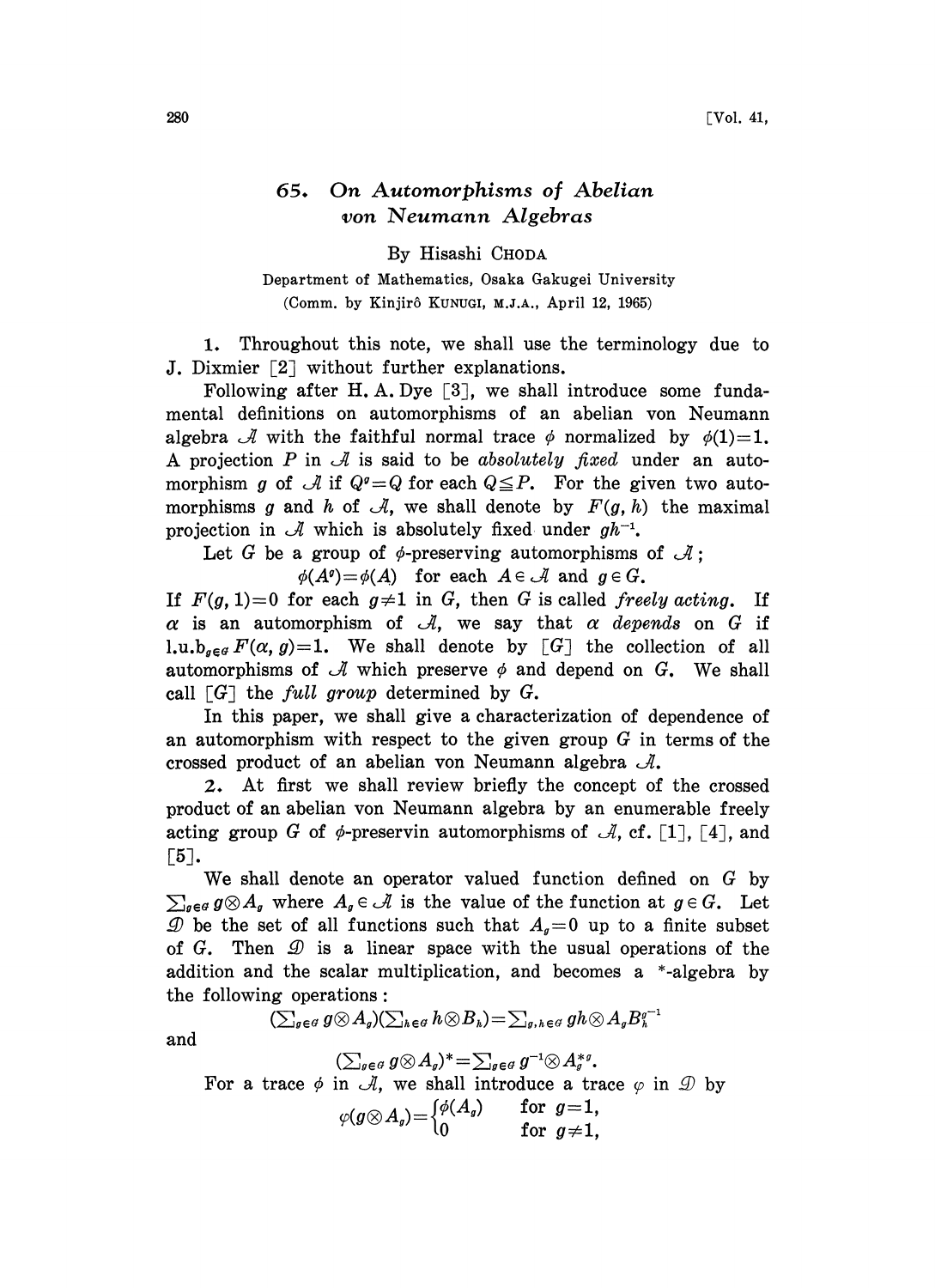and

$$
\varphi(\sum_{g\in G}g\otimes A_g)=\sum_{g\in G}\varphi(g\otimes A_g).
$$

Then the restriction of  $\varphi$  on  $\mathcal{A} = 1 \otimes \mathcal{A}$  coincides with  $\varphi$  and  $\varphi$  is faithful on  $\mathcal{D}$ , cf. [4]. Let  $\mathcal{H}$  be the representation space of  $\mathcal{A}$ by  $\phi$ , cf. [2], then  $G \otimes \mathcal{A}$ , in the sense of H. Umegaki [6], is the representation space of  $\mathcal{D}$  by  $\varphi$ , and  $\mathcal{D}$  is represented faithfully on  $G{\otimes}\mathcal{A}$ .

We define the operators  $1 \otimes A$  and  $U_g$  on  $G \otimes H$  for each  $A \in \mathcal{A}$ and  $g \in G$  by

$$
\quad\text{and}\quad
$$

$$
1 \otimes A(\sum_{h \in G} h \otimes B_h) = \sum_{h \in G} h \otimes AB_h
$$

 $U_q(\sum_{k\in G} h\otimes B_k)=\sum_{k\in G} gh\otimes B_k^{g^{-1}},$ for any  $\sum_{h\in G} h\otimes B_h \in \mathcal{D}$ , being considered as a dense linear subset of

 $G \otimes \mathcal{H}$ . Then  $U_g$  is a unitary operator and we have

 $U^*_q(1\otimes A)U_q=1\otimes A^q$ .

Hereafter, we shall identify  $1 \otimes A$  with A since  $\mathcal A$  is isomorphic to 1 $\otimes$  *J*.<br>The crossed product  $G \otimes A$  of *A* by *G* (with respect to  $\phi$ ) is

the weak closure of  $\mathcal{D}$  on  $G \otimes \mathcal{A}$ , being considered  $\mathcal{D}$  as a \*-algebra of operators on  $G \otimes \mathcal{A}$ , that is,  $G \otimes \mathcal{A}$  is the von Neumann algebra generated by  $\mathcal A$  and  $\{U_g: g \in G\}$ . Then each element in  $G \otimes \mathcal A$  has the form of  $\sum_{g \in G} A_g U_g$ , where  $A_g \in \mathcal{A}$ .

Now, we shall investigate the interrelation of the dependence of automorphisms and the crossed product of abelian von Neumann algebras in the following

**THEOREM 1.** Let  $\mathcal A$  be an abelian von Neumann algebra with the faithful normal trace  $\phi$  normalized by  $\phi(1)=1$ , G be a freely acting group of  $\phi$ -preserving automorphisms of A and  $\alpha$  be an automorphism of  $\mathcal A$  which depends on G. Then  $\alpha$  can be extended to an inner automorphism of  $G \otimes \mathcal{A}$  which is induced by a unitary operator

$$
U=\sum_{g\in G}E_gU_g,
$$

where  $E<sub>s</sub>$  satisfies the following properties:

(1)  $E<sub>g</sub>$  is a projection in A for every  $g \in G$ ,

(2)  $E_gE_h=0$  for  $g\neq h$ ,

 $(3)$   $\sum_{g \in G} E_g = 1$ ,

(4)  $E_g$  is absolutely fixed under  $\alpha g^{-1}$ .

Proof. Put

$$
E_g = F(\alpha, g) \quad \text{and} \quad U = \sum_{g \in G} E_g U_g,
$$

then it is clear by the definition of  $F(\alpha, g)$  that  $E_g$  satisfies the conditions (1) and (4).

Since  $G$  is a freely acting group,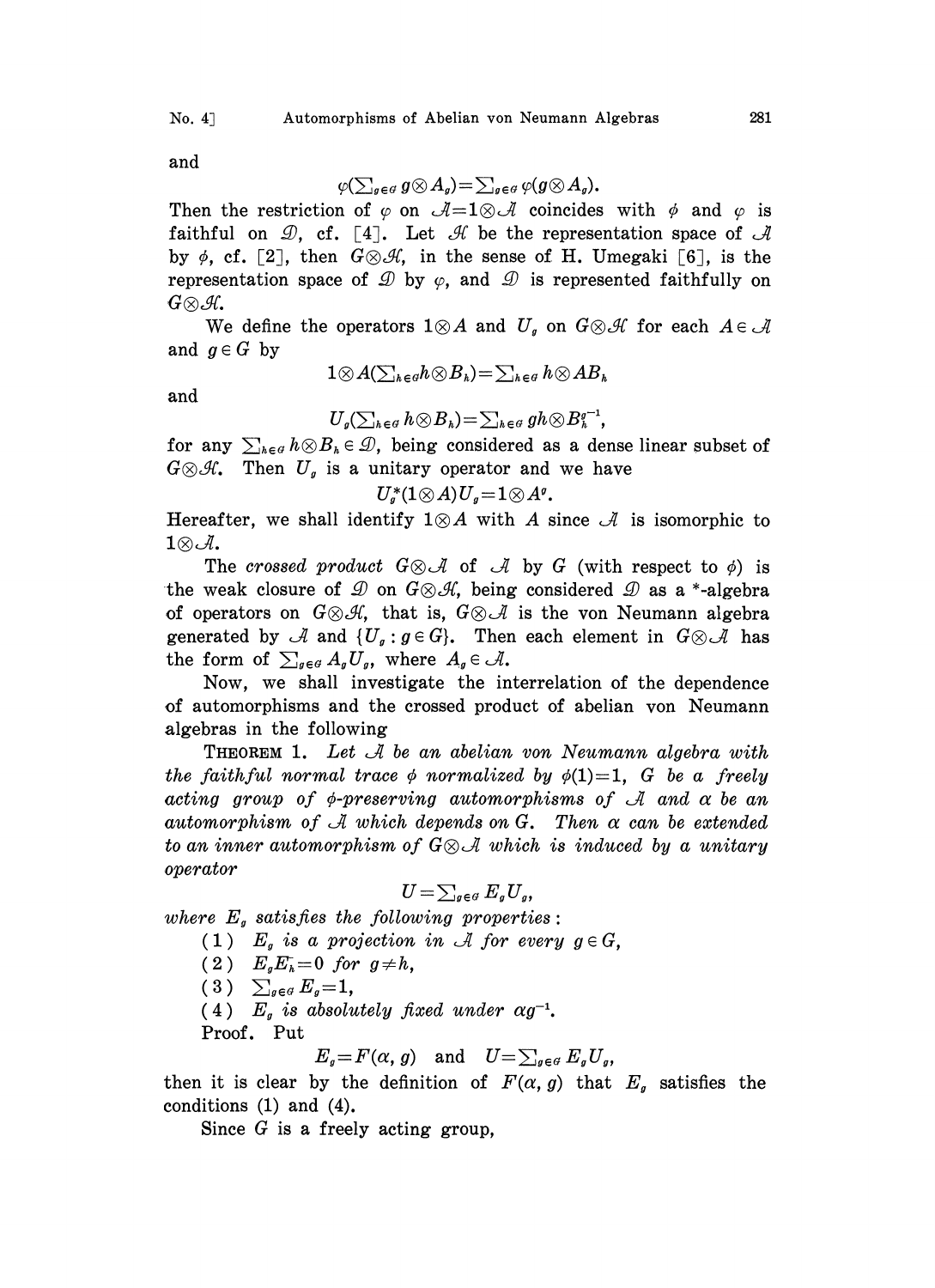$282$   $H. ChODA$   $[Vo. 41,$ 

 $E_aE_b = F(\alpha, g)F(\alpha, h) = 0$ , that is (2). By the dependence of  $\alpha$ ,  $\sum_{g \in G} E_g = \sum_{g \in G} F(\alpha, g) = 1$ ,

which is (3).

By the following direct computations, we can see that  $U$  is a unitary operator in  $G \otimes \mathcal{A}$  and that U induces an inner automorphism of  $G \otimes \mathcal{A}$  which is an extension of  $\alpha$ ;<br> $U^*U = (\sum_{\alpha} E U)^* (\sum_{\alpha} E U)$ 

$$
U^*U = (\sum_{g \in G} E_g U_g)^* (\sum_{h \in G} E_h U_h) = \sum_{g, h \in G} U_g^* E_g E_h U_h
$$
  
=  $\sum_{g \in G} U_g^* E_g U_g = \sum_{g \in G} E_g^* = 1$ ,  

$$
UU^* = (\sum_{g \in G} E_g U_g) (\sum_{h \in G} E_h U_h)^* = \sum_{g, h \in G} E_g U_g U_h^* E_h
$$
  
=  $\sum_{g, h \in G} E_g E_h^{hg^{-1}} U_{gh^{-1}} = \sum_{g, h \in G} (E_g E_h)^{\alpha g^{-1}} U_{gh^{-1}}$   
=  $\sum_{g \in G} E_g = 1$ ,

and

$$
U^*AU = (\sum_{g \in G} E_g U_g)^* A (\sum_{h \in G} E_h U_h) = \sum_{g, h \in G} U_g^* E_g AE_h U_h
$$
  
=  $\sum_{g \in G} U_g^* E_g AU_g = \sum_{g \in G} (E_g A)^\alpha = A^\alpha$ ,

for each  $A \in \mathcal{A}$ . This proves the theorem.

Conversely, we have the following

THEOREM 2. Let  $\mathcal A$  and  $G$  be as in Theorem 1. Then a  $\phi$ preserving automorphism  $\alpha$  of  $\mathcal A$  depends on G if  $\alpha$  can be extended to an inner automorphism of  $G \otimes \mathcal{A}$ .

**Proof.** We suppose that  $\alpha$  can be extended to an inner automorphism of  $G \otimes \mathcal{A}$  which is induced by a unitary operator U in  $G \otimes \mathcal{A}$ . Then we have

 $A^{\alpha}=U^*AU$ , for each  $A\in\mathcal{A}$ ,

whence  $UA$  $A^{\alpha} = U^*AU, \quad \text{for each} \ \ A \in \mathcal{A}, \ \ \alpha^{\alpha} = AU. \quad \text{Set} \ \ U = \sum_{g \in \mathcal{G}} A_g U_g, \ \ \text{then, for any} \ \ A \in \mathcal{A}, \ \ U A^{\alpha} = (\sum_{g \in \mathcal{G}} A_g U_g) A^{\alpha} = \sum_{g \in \mathcal{G}} A_g A^{\alpha g^{-1}} U_g.$  $UA^{\alpha} = (\sum_{g \in G} A_g U_g)A^{\alpha} = \sum_{g \in G} A_g A^{\alpha g^{-1}} U_g$ 

and

$$
AU = A(\sum_{g \in G} A_g U_g) = \sum_{g \in G} AA_g U_g.
$$

therefore we have

$$
A_g A^{\alpha g^{-1}} = AA_g,
$$

for each  $A \in \mathcal{A}$  and  $g \in G$ .

Let  $E_g$  be the carrier projection of  $A_g$ . Then, for any character- $\chi$  in  $E_g$  (that is a homomorphism of  $\mathcal A$  onto the field of all complex numbers such that  $\chi(E_q)=1$ ),

$$
\chi(A_q)\chi(A^{\alpha q^{-1}})=\chi(A_qA^{\alpha q^{-1}})=\chi(AA_q)=\chi(A)\chi(A_q),
$$
 for each  $A\in\mathcal{A}$ , so that we have

 $\chi(A^{\alpha g^{-1}}) = \chi(A)$ , for each  $A \in \mathcal{A}$ .

Therefore  $E_g$  is absolutely fixed under  $\alpha g^{-1}$ , so that  $E_g$  is dominated by  $F(\alpha, g)$ .

Denote 
$$
E=1
$$
, u.b.<sub>*g*∈*g*</sub>  $E_g = \sum_{g \in G} E_g$  and  $F=1-E$ . Then  

$$
FU = F(\sum_{g \in G} A_g U_g) = \sum_{g \in G} FA_g U_g = 0,
$$

whence  $E=1$ , or l.u.b.,  $e^{g} F(\alpha, g)=1$ . Therefore  $\alpha$  depends on G.